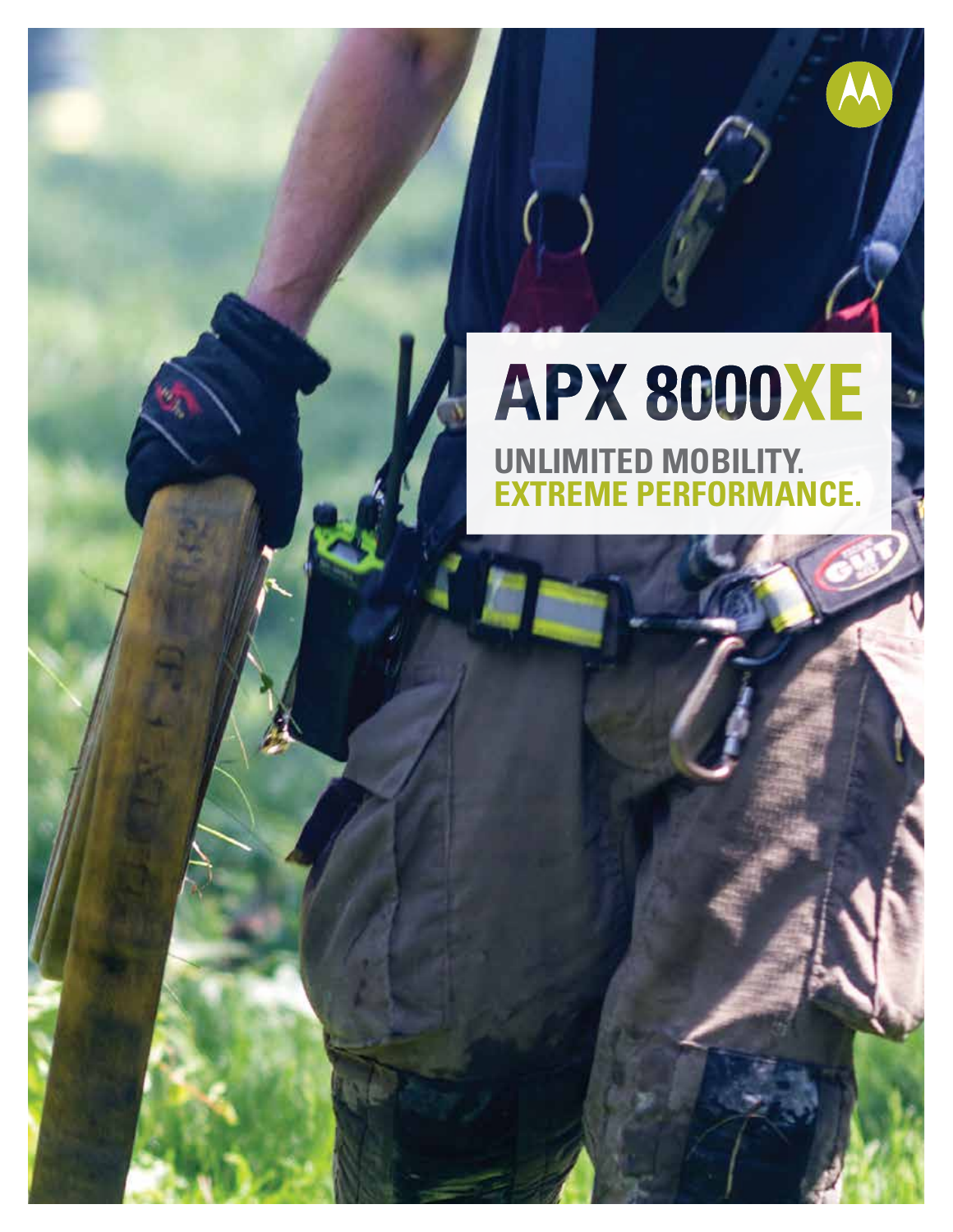## **APX™ 8000XE ALL-BAND P25 PORTABLE RADIO**

Working together with firefighters around the world, we designed the APX Extreme Series, a safe and easy-to-use portfolio of ergonomically advanced, ultra-rugged radios and accessories. With over eighty years of experience in ergonomics, design and technology for public safety, the APX XE Series is the culmination of everything we've learnt.

Firefighters said they wanted extreme features including a larger display, exaggerated control knobs and the capability to communicate with surrounding municipalities within an all-band radio solution. The APX 8000XE brings together not only these requirements, but also the integration of WiFi® for programming flexibility.

The APX 8000XE is redefining mission critical communications by delivering an ultra-durable radio that combines unlimited interoperability, loud audio and secure WiFi connectivity.

With a dedicated channel knob and ability to withstand 260˚ C of heat exposure, the APX XE500 Remote Speaker Microphone is the perfect companion to the APX 8000XE. When combined, the APX 8000XE All-Band Portable Radio and XE500 Remote Speaker Microphone create the ultimate mission critical solution designed for safety personnel in extreme environments.

#### **KEY FEATURES**

- Unlimited interoperability with one device
- Secure WiFi for seamless software updates
- Extra-large buttons for gloved use
- IP68 submersion (2 metres, 4 hours)
- ANSI/ISA-12.12.01-2015 CAN/CSA C22.2 NO. 213-15, Nonincendive Electrical Equipment for Use in Class I, Division 2, Groups A, B, C, D; Class II, Division 2, Groups F, G; Class III, Division 2
- Integrated GPS/GLONASS for outdoor location tracking
- Equipped with FIPS-certified encryption hardware
- RFID volume knob for asset tracking (optional)
- Bluetooth-enabled APX radios capable of transmitting SCBA voice and data

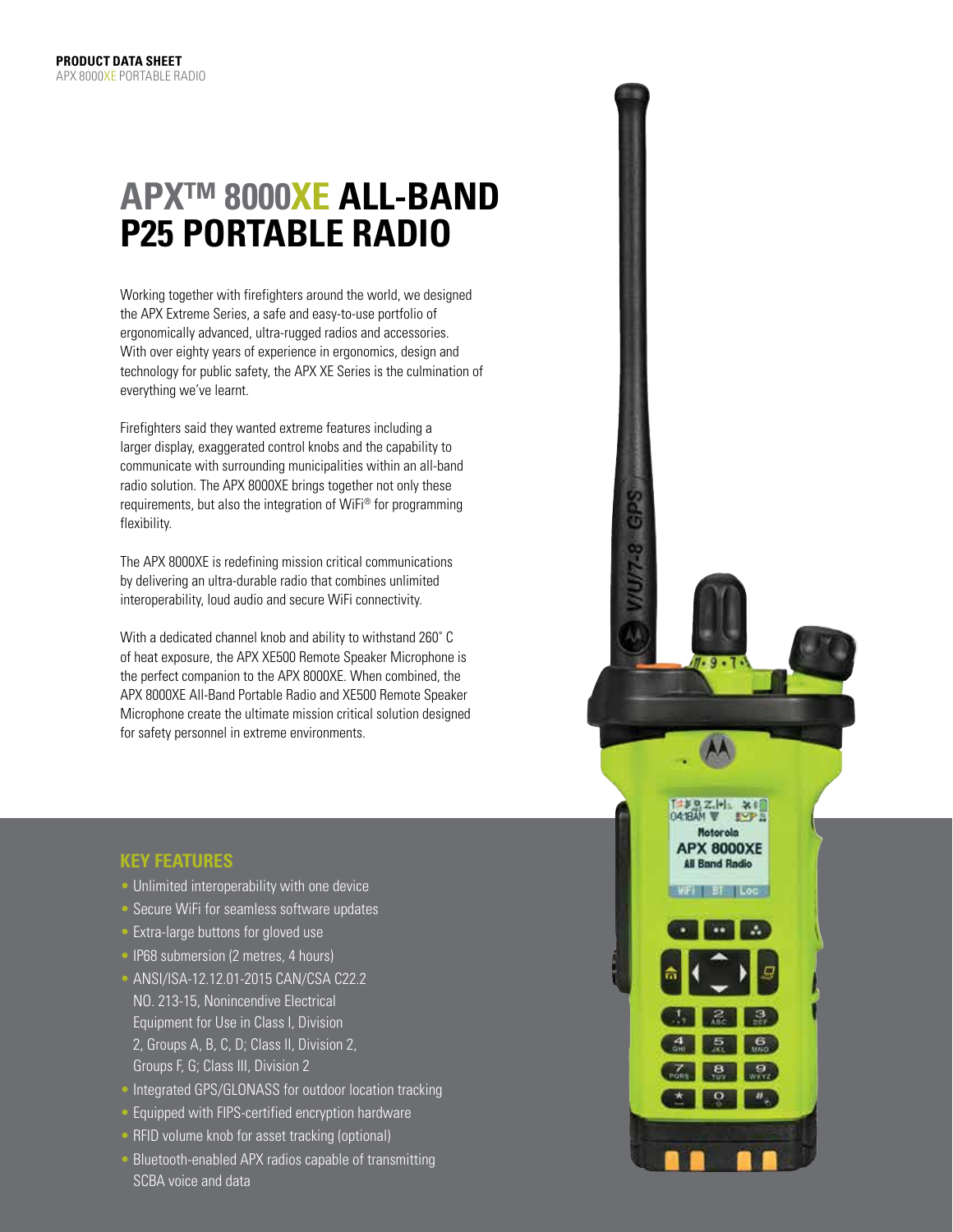



## **UNLIMITED MOBILITY. EXTREME PERFORMANCE.**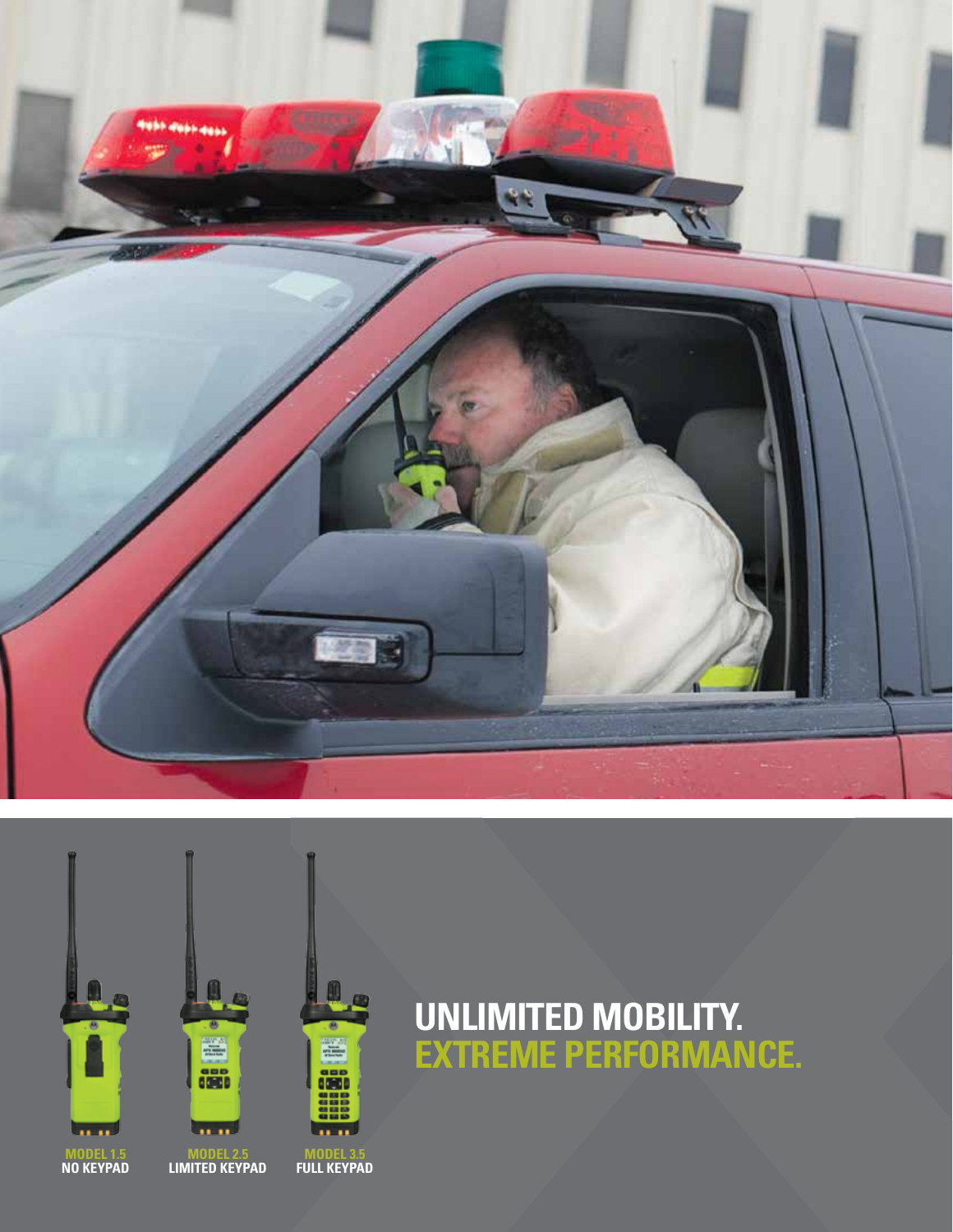

## Unlimited mobility

With a 4-in-1 radio, you now have the ability to stay connected and expand voice and data communications across multiple agencies with one device. Improve response time by instantly operating on digital or analogue networks, in 7/800, VHF, UHF Range 1 and 2 bands at any given time.



## Hear and be heard

The APX 8000XE is equipped with a 3-Watt speaker, 3 integrated microphones and Adaptive Audio Engine. This changes the level of noise suppression, microphone gain, windporting and speaker equalisation to produce clear and loud audio in any environment.



### Voice and data, all at once

Update your radio fleet with integrated WiFi. This dramatically improves the speed of configuring new codeplugs, firmware and software features over-the-air with Radio Management without interrupting voice communications. Agencies can provision up to 20 secured WiFi networks so their personnel can easily access updates at the facility or in the field.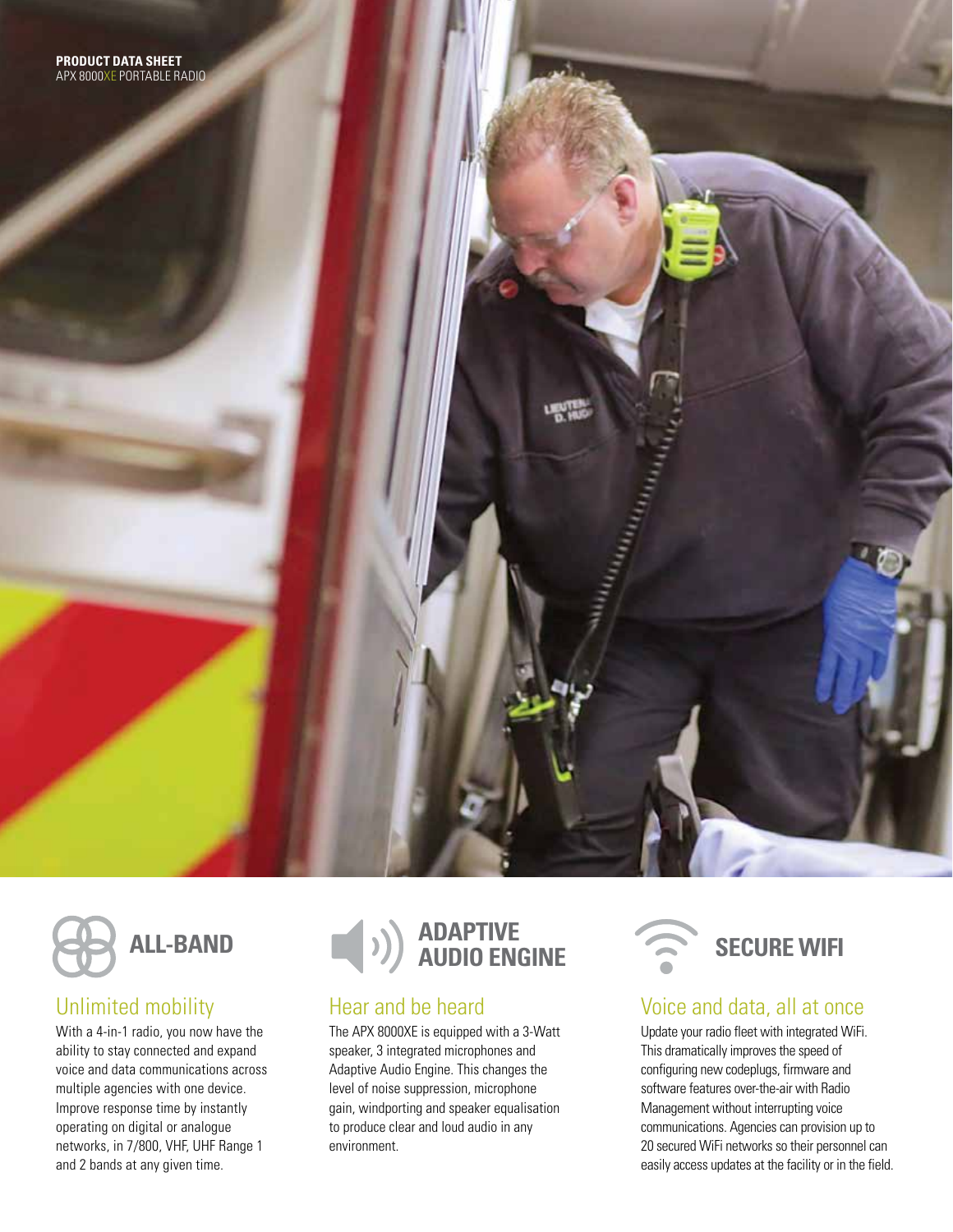



## Designed for the mission

The ergonomic design of the APX 8000XE is a wellthought out solution. Whether you're putting out fires, defending your country's coastline or working in other extreme conditions that require heavy gloves, the exaggerated control knobs are easy to grip and locate in even the most stressful moments. From display size to button positioning, this radio is easy to access and operate.



**FAST, SIMPLE, SECURE** 

## Greater mobility

APX Personnel Accountability allows incident commanders to quickly and accurately account for first responders through radio roll call and an interactive GUI. Real-time accountability allows incident commanders to focus on maintaining control of a chaotic fireground.

With BT standard on all APX XE radios, we are able to partner with SCBA industry leaders to provide clear in-mask communications so you can hear and be heard. Collaborations with multiple SCBA manufacturers allow us to deliver clear voice and data communications.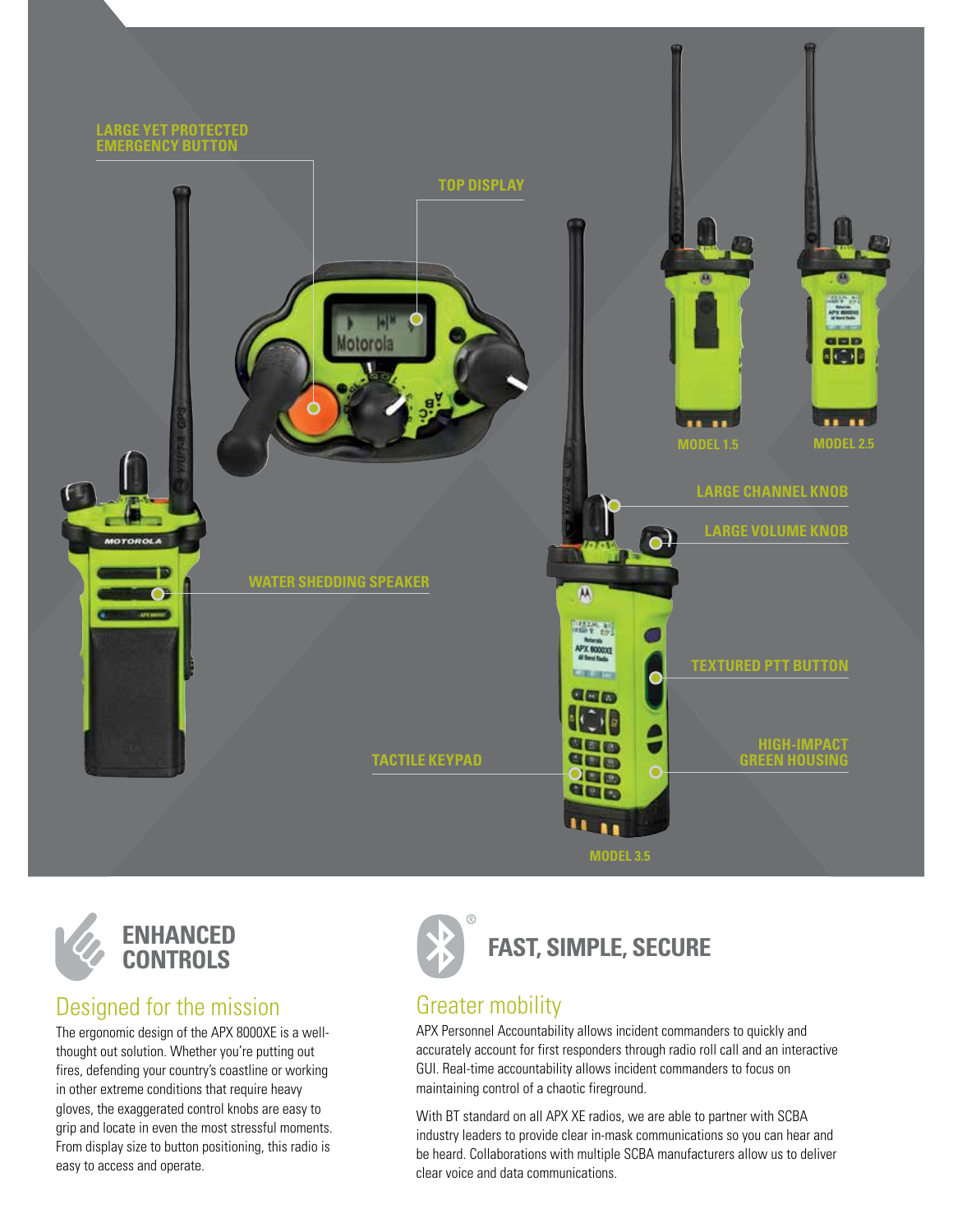#### **PRODUCT DATA SHEET**

APX 8000XE PORTABLE RADIO



#### **RF BANDS**

• 700/800 MHz, VHF, UHF Range 1 & 2

#### **OPERATION MODES**

- 9600 Baud Digital APCO P25 Phase 1 FDMA and Phase 2 TDMA Trunking
- 3600 Baud SmartNet<sup>®</sup>, SmartZone®, Omnilink Trunking
- Digital APCO 25, Conventional, Analogue MDC 1200, Quick Call II System Configurations
- Narrow and wide bandwidth digital receiver (6.25 kHz equivalent/25/20/12.5 KHz)

#### **STANDARD FEATURES**

- Mission Critical Wireless Bluetooth\*
- ASTRO 25 Integrated Voice & Data
- Integrated GPS/GLONASS for outdoor location tracking
- Text-Messaging
- Voice Announcements
- ISSI 8000 Roaming
- Radio Profiles, Dynamic Zone
- Intelligent Lighting
- Single-key ADP Encryption
- IP68 submersion (2 metres, 4 hours)
- **IMPRES Battery**

\* Compatible with BT 4.0, BT 2.1, HSP, PAN, DUN and SPP Profiles found in off-the-shelf BT accessories

• ANSI/ISA-12.12.01-2015 CAN/CSA C22.2 NO. 213-15, Nonincendive Electrical Equipment for Use in Class I, Division 2, Groups A, B, C, D; Class II, Division 2, Groups F, G; Class III, Division 2

#### **ADAPTIVE AUDIO ENGINE**

- 3 Watt Speaker with Adaptive Equalisation
- Adaptive Dual-sided Operation
- Adaptive Noise Suppression Intensity
- Adaptive Gain Control
- Adaptive Windporting

#### **PROGRAMMING**

• Utilises Windows Customer Programming Software (CPS) with Radio Management

#### **OPTIONAL FEATURES**

- WiFi 802.11 b/g/n
- RFID Volume Knob
- Multikey for 128 keys and multi-algorithm
- Programming Over Project 25 (OTAP)
- Over the Air Rekey (OTAR)
- Digital Tone Signaling
- P25 Authentication
- Man Down Sensor

| <b>TRANSMITTER - TYPICAL PERFORMANCE SPECIFICATIONS</b>                                                  |                    |                                              |                                           |                                           |                                           |  |
|----------------------------------------------------------------------------------------------------------|--------------------|----------------------------------------------|-------------------------------------------|-------------------------------------------|-------------------------------------------|--|
|                                                                                                          |                    | 700/800                                      | <b>VHF</b>                                | <b>UHF Range 1</b>                        | <b>UHF Range 2</b>                        |  |
| Frequency Range/Bandsplits                                                                               |                    | 764-776, 794-806 MHz<br>806-825, 851-870 MHz | 136-174 MHz                               | 380-470 MHz                               | 450-520 MHz                               |  |
| <b>Channel Spacing</b>                                                                                   |                    | 25/20/12.5 kHz                               | 25/20/12.5 kHz                            | 25/20/12.5 kHz                            | 25/20/12.5 kHz                            |  |
| Maximum Frequency Separation                                                                             |                    | Full Bandsplit                               | Full Bandsplit                            | Full Bandsplit                            | Full Bandsplit                            |  |
| Rated RF Output Power Adj <sup>1</sup>                                                                   |                    | 700 MHz: 1-2.5 Watts<br>800 MHz: 1-3 Watts   | 1-6 Watts                                 | 1-5 Watts                                 | 1-5 Watts                                 |  |
| Frequency Stability <sup>1</sup><br>$(-30^{\circ}C \text{ to } +60^{\circ}C; +25^{\circ}C \text{ Ref.})$ |                    | $+/- 1.0$ ppm                                | $+/- 1.0$ ppm                             | $+/- 1.0$ ppm                             | $+/- 1.0$ ppm                             |  |
| Modulation Limiting <sup>1</sup>                                                                         |                    | $\pm 5$ kHz / $\pm 4$ kHz / $\pm 2.5$ kHz    | $\pm 5$ kHz / $\pm 4$ kHz / $\pm 2.5$ kHz | $\pm 5$ kHz / $\pm 4$ kHz / $\pm 2.5$ kHz | $\pm 5$ kHz / $\pm 4$ kHz / $\pm 2.5$ kHz |  |
| Emissions (Conducted and Radiated) <sup>1</sup>                                                          |                    | $-75$ dBc                                    | -75 dBc                                   | -75 dBc                                   | -75 dBc                                   |  |
| Audio Response <sup>1</sup>                                                                              |                    | $+1, -3$ dB                                  | $+1, -3$ dB                               | $+1$ , -3 dB                              | $+1$ , -3 dB                              |  |
| FM Hum & Noise<br>$(25kHz / 12.5kHz)^1$                                                                  | 700 MHz<br>800 MHz | -49 dB / -47 dB<br>$-49$ dB $/ -46$ dB       | $-51$ dB / $-51$ dB                       | $-51$ dB $/$ -51 dB                       | $-51$ dB / $-47$ dB                       |  |
| Audio Distortion<br>(25kHz / 12.5kHz) <sup>1</sup>                                                       | 700 MHz<br>800 MHz | $0.90\%$ / $0.90\%$<br>$0.60\% / 0.90\%$     | $0.50\%$ / $0.90\%$                       | $0.50\% / 0.90\%$                         | $0.60\%$ / $0.90\%$                       |  |
| <b>RATTERIES FOR APY ROODYF</b>                                                                          |                    |                                              |                                           |                                           |                                           |  |

| <b>PALLEMEY I VILALA VYVYAE</b>                   |                             |        |                            |                         |
|---------------------------------------------------|-----------------------------|--------|----------------------------|-------------------------|
| <b>Battery Capacity / Type</b>                    | Dimensions (HxWxD)          | Weight | <b>Battery Part Number</b> | <b>Battery Capacity</b> |
| Li-Ion IMPRES UL2054 DIV 2 Rugged 3400 mAh IP68** | $3.4''$ x $2.3''$ x $1.7''$ | 6.5 იz | PMNN4504                   | 3400 mAh                |
| Li-Ion IMPRES UL2054 DIV 2 Rugged 4850 mAh IP68   | $5''$ x 2.3" x 1.7"         | 10 oz  | PMNN4505                   | 4850 mAh                |

| <b>KEY AUDIO ACCESSORIES*****</b> |       |                    |                                                                                                    |
|-----------------------------------|-------|--------------------|----------------------------------------------------------------------------------------------------|
| <b>Name</b>                       | Type  | <b>Part Number</b> | <b>Features</b>                                                                                    |
| <b>IMPRES Display RSM</b>         | Wired | HMN4104            | Windporting, Audio Jack, Channel Knob, Volume Control, Orange Button, IP68                         |
| IMPRES XE RSM BLACK               | Wired | NNTN8575ABIK       | Windporting, Audio Jack, Strobe Light, Volume Control, Orange Button, IP68                         |
| IMPRES XF RSM GREEN               | Wired | NNTN8575           | Windporting, Audio Jack, Strobe Light, Volume Control, Orange Button, IP68                         |
| IMPRES XE500 RSM BLACK            | Wired | PMMN4106ABIK       | Adaptive Audio Engine, Audio Jack, Strobe Light, Volume Control, Channel Knob, Orange Button, IP68 |
| IMPRES XE500 RSM GREEN            | Wired | PMMN4106           | Adaptive Audio Engine, Audio Jack, Strobe Light, Volume Control, Channel Knob, Orange Button, IP68 |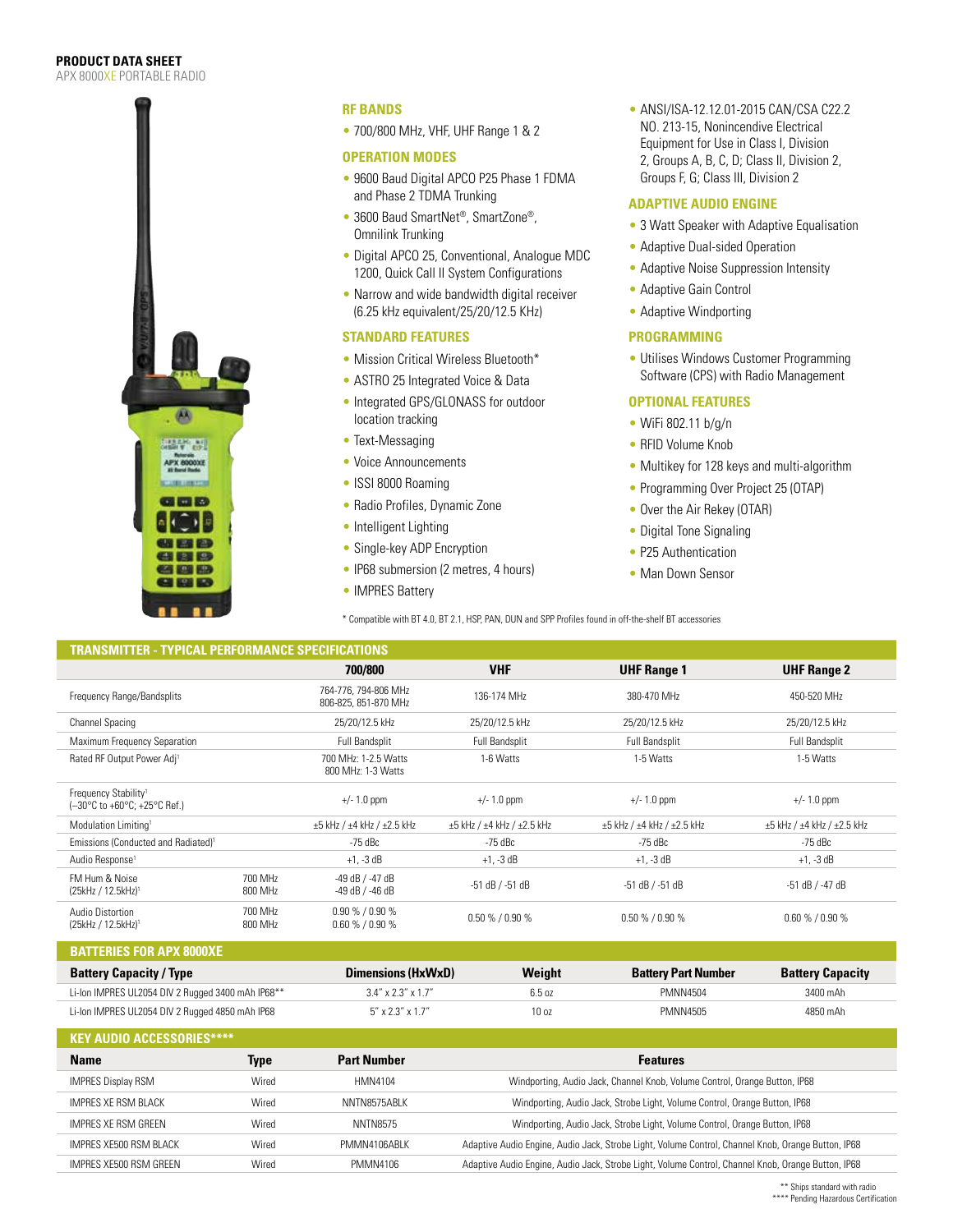#### **PRODUCT DATA SHEET**

APX 8000XE PORTABLE RADIO

| <b>RADIO MODELS</b>                                                                                      |                                                                                                                                         |                                                                                                                                                                                                                              |                                                                                                                                                        |  |  |
|----------------------------------------------------------------------------------------------------------|-----------------------------------------------------------------------------------------------------------------------------------------|------------------------------------------------------------------------------------------------------------------------------------------------------------------------------------------------------------------------------|--------------------------------------------------------------------------------------------------------------------------------------------------------|--|--|
|                                                                                                          | <b>MODEL 1.5</b>                                                                                                                        | 븦<br>1001<br><b>MODEL 2.5</b>                                                                                                                                                                                                | <b>MODEL 3.5</b>                                                                                                                                       |  |  |
| Display                                                                                                  | Full bitmap monochromatic LCD top display<br>1 line text x 8 characters<br>1 line of icons<br>No menu support<br>Multi-colour backlight | Top display plus:<br>Full bitmap colour LCD display<br>4 lines of text x 14 characters<br>2 lines of icons<br>1 menu line x 3 menus<br>White backlight                                                                       | Top display plus:<br>Full bitmap colour LCD display<br>4 lines of text x 14 characters<br>2 lines of icons<br>1 menu line x 3 menus<br>White backlight |  |  |
| Keypad                                                                                                   | None                                                                                                                                    | Backlit keypad<br>3 soft keys<br>4 direction navigation key<br>Home and Data buttons                                                                                                                                         | Backlit keypad<br>3 soft keys<br>4 direction navigation key<br>4x3 keypad<br>Home and Data buttons                                                     |  |  |
| <b>Channel Capacity</b>                                                                                  | 1200                                                                                                                                    | 3000                                                                                                                                                                                                                         | 3000                                                                                                                                                   |  |  |
| <b>FLASHport Memory</b>                                                                                  | 2 <sub>GB</sub>                                                                                                                         | 2 GB                                                                                                                                                                                                                         | 2 <sub>GB</sub>                                                                                                                                        |  |  |
| 700/800 MHz (764-870 MHz)<br>VHF (136-174 MHz)<br>UHF Range 1 (380-470 MHz)<br>UHF Range 2 (450-520 MHz) | H91TGD9PW5AN                                                                                                                            | H91TGD9PW6AN                                                                                                                                                                                                                 | H91TGD9PW7AN                                                                                                                                           |  |  |
| <b>Buttons &amp; Switches</b>                                                                            |                                                                                                                                         | Large PTT button • Angled On/Off volume control • X-large orange emergency button • 16 position top-mounted rotary switch<br>2-position concentric switch . Glove accessible 3-position switch . 3 programmable side buttons |                                                                                                                                                        |  |  |
| <b>Regulatory Information</b>                                                                            |                                                                                                                                         |                                                                                                                                                                                                                              |                                                                                                                                                        |  |  |
| FCC ID                                                                                                   |                                                                                                                                         | AZ489FT7061                                                                                                                                                                                                                  |                                                                                                                                                        |  |  |
| _ _ _ _                                                                                                  | LMR: 8K10F1D, 8K10F1E, 8K10F1W, 11K0F3E, 16K0F3E***, 20K0F1E***                                                                         |                                                                                                                                                                                                                              |                                                                                                                                                        |  |  |

Emission Designators

#### LMR: 8K10F1D, 8K10F1E, 8K10F1W, 11K0F3E, 16K0F3E\*\*\*, 20K0F1E\*\*\* Bluetooth®: 852KF1D, 1M17F1D, 1M19F1D, 1M04F1D WLAN (WiFi): 13M7G1D, 17M0D1D, 18M1D1D

\*\*\* In accordance with FCC mandate, the APX 8000XE all band radio is restricted to 12.5kHz operation only and does NOT support 25kHz in the VHF and UHF Bands (excluding T-Band). This applies to customers under Rule Part 90

| <b>RECEIVER - TYPICAL PERFORMANCE SPECIFICATIONS</b>                                             |                                                 |                                             |                                              |                                                |                                                  |
|--------------------------------------------------------------------------------------------------|-------------------------------------------------|---------------------------------------------|----------------------------------------------|------------------------------------------------|--------------------------------------------------|
|                                                                                                  |                                                 | 700                                         | 800                                          | <b>VHF</b>                                     | <b>UHF</b>                                       |
| Frequency Range/Bandsplits                                                                       |                                                 | 764-776 MHz                                 | 851-870 MHz                                  | 136-174 MHz                                    | 380-520 MHz                                      |
| Channel Spacing                                                                                  |                                                 | 25/20/12.5 kHz                              | 25/20/12.5 kHz                               | 25/20/12.5 kHz                                 | 25/20/12.5 kHz                                   |
| Maximum Frequency Separation                                                                     |                                                 | <b>Full Bandsplit</b>                       | <b>Full Bandsplit</b>                        | Full Bandsplit                                 | Full Bandsplit                                   |
| Speech Loudness at 30cm                                                                          |                                                 | 105 Phons                                   | 105 Phons                                    | 105 Phons                                      | 105 Phons                                        |
| Audio Output Power at Rated/Max                                                                  |                                                 | 3 Watt/5 Watt                               | 3 Watt/5 Watt                                | 3 Watt/5 Watt                                  | 3 Watt/5 Watt                                    |
| Frequency Stability <sup>1</sup><br>$(-30^{\circ}$ C to +60 $^{\circ}$ C; +25 $^{\circ}$ C Ref.) |                                                 | $+/- 1.0$ ppm                               | $+/- 1.0$ ppm                                | $+/- 1.0$ ppm                                  | $+/- 1.0$ ppm                                    |
| Analoque Sensitivity <sup>1</sup><br>Digital Sensitivity <sup>2</sup>                            | 12 dB SINAD<br>1% BER<br>5% BER<br>5% BER Faded | 0.224 uV<br>0.316 uV<br>0.211 uV<br>0.562uV | 0.224 uV<br>0.316 uV<br>0.211 uV<br>0.562 uV | $0.168$ uV<br>0.251 uV<br>0.149 uV<br>0.562 uV | $0.199$ uV<br>0.282 uV<br>$0.158$ uV<br>0.530 uV |
| Selectivity (25 kHz / 12.5 kHz) <sup>1,5</sup>                                                   |                                                 | 79 dB / 72 dB                               | 78 dB / 72 dB                                | 82 dB / 77 dB                                  | 80 dB / 74 dB                                    |
| Intermodulation Rejection <sup>1</sup>                                                           |                                                 | 81 dB                                       | 80 dB                                        | 82 dB                                          | 80 dB                                            |
| Spurious Rejection <sup>1</sup>                                                                  |                                                 | 98 dB                                       | 98 dB                                        | 92 dB                                          | 98 dB                                            |
| FM Hum and Noise<br>(25 kHz / 12.5 kHz) <sup>1</sup>                                             |                                                 | -55 dB / -53 dB                             | -54 dB / -52 dB                              | -57 dB / -55 dB                                | -56 dB / -54 dB                                  |
| Audio Distortion at Rated                                                                        |                                                 | 1.2%                                        | 1.3%                                         | 1.3%                                           | 1.2%                                             |

| PORTABLE MILITARY STANDARDS 810 C, D, E , F & G |
|-------------------------------------------------|
|-------------------------------------------------|

|                             |                          | MIL-STD 810C       |        | MIL-STD 810D     |        | MIL-STD 810E     |        | MIL-STD 810F     |              | MIL-STD 810G     |
|-----------------------------|--------------------------|--------------------|--------|------------------|--------|------------------|--------|------------------|--------------|------------------|
|                             | Method                   | Proc./Cat.         | Method | Proc./Cat.       | Method | Proc./Cat.       | Method | Proc./Cat.       | Method       | Proc./Cat.       |
| Low Pressure                | 500.1                    |                    | 500.2  |                  | 500.3  |                  | 500.4  |                  | 500.5        |                  |
| High Temperature            | 501.1                    | l, II              | 501.2  | $I/A1$ , $II/A1$ | 501.3  | $I/A1$ , $II/A1$ | 501.4  | I/Hot, II/Hot    | 501.5        | $I/A1$ , $II/A1$ |
| Low Temperature             | 502.1                    |                    | 502.2  | $I/C3$ , $II/C1$ | 502.3  | $I/C3$ , $II/C1$ | 502.4  | $I/C3$ , $II/C1$ | 502.5        | $I/C3$ , $II/C1$ |
| Temperature Shock           | 503.1                    |                    | 503.2  | I/A1C3           | 503.3  | I/A1C3           | 503.4  |                  | 503.5        | I/C              |
| <b>Solar Radiation</b>      | 505.1                    |                    | 505.2  |                  | 505.3  |                  | 505.4  |                  | 505.5        | I/A1             |
| Rain                        | 506.1                    | l. II              | 506.2  | 1, II            | 506.3  | I, II            | 506.4  | I. III           | 506.5        | I. III           |
| Humidity                    | 507.1                    |                    | 507.2  |                  | 507.3  |                  | 507.4  | 1 Proc           | 507.5        | II/Aggravated    |
| Salt Fog                    | 509.1                    |                    | 509.2  |                  | 509.3  |                  | 509.4  | 1 Proc           | 509.5        | 1 Proc           |
| <b>Blowing Dust</b>         | 510.1                    |                    | 510.2  |                  | 510.3  |                  | 510.4  |                  | 510.5        |                  |
| <b>Explosive Atmosphere</b> | $\overline{\phantom{a}}$ | ۰.                 | ٠      | ٠                | $\sim$ | $\sim$           | 511.4  |                  | 511.5, 511.6 |                  |
| <b>Blowing Sand</b>         | 1 Proc                   | 1 Proc             | 510.2  |                  | 510.3  |                  | 510.4  | $\mathbf{I}$     | 510.5        | Ш                |
| Submersion                  | 512.1                    |                    | 512.2  |                  | 512.3  |                  | 512.4  |                  | 512.5        |                  |
| Vibration                   | 514.2                    | VIII/F,<br>Curve-W | 514.3  | I/10, II/3       | 514.4  | $I/10$ , $II/3$  | 514.5  | 1/24             | 514.6        | 1/24             |
| Shock                       | 516.2                    | I, III, V          | 516.3  | I, V, VI         | 516.4  | I, V, VI         | 516.5  | I, V, VI         | 516.6        | I, V, VI         |
| Shock (Drop)                | 516.2                    | Ш                  | 516.2  | IV               | 516.4  | IV               | 516.5  | IV               | 516.6        | IV               |